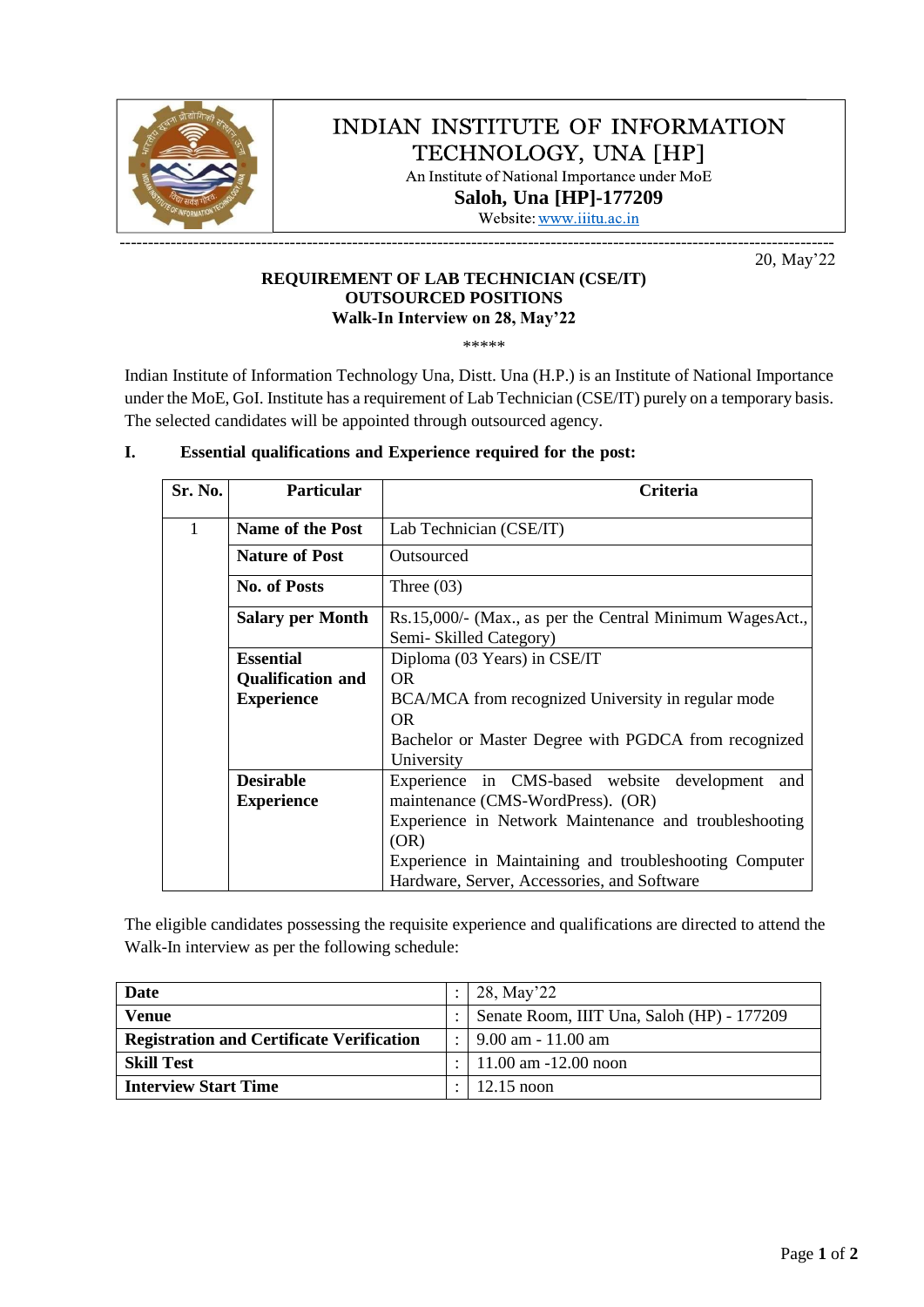The fee (non-refundable) to attend the interview is Rs.500/- and same should be paid through DD in favor of Director IIIT Una (HP), payable at SBI, IIIT Una (HP).

The application form in the prescribed format along with the proof of payment of non-refundable processing fee must be submitted at time of Registration.

The skill test and interview will be conducted for the candidates who will register their candidature in-person with IIIT Una registration desk before 11.00 am on 28, May'22. No skill test and interview will be conducted for the candidates failing to register before the deadline.

The candidates should bring a self-attested copy of the following marksheets/documents for interview:

- 1. The application in the prescribed format
- 2.  $10^{\text{th}}$  Certificate
- 3.  $12<sup>th</sup>$  Certificate
- 4. Diploma Marksheets and Diploma certificate (if applicable)
- 5. Bachelor Degree Marksheets/grade cards and Degree Certificate (if applicable)
- 6. Master Degree Marksheets and Degree Certificate (if applicable)
- 7. Original Experience Certificate (s)
- 8. Any other relevant document (s)
- 9. 01 recent passport size photograph

The above listed documents should be submitted to registration desk in the order as listed at the time of registration.

The candidate must carry the original documents for verification. No soft copies in mobile phones will be entertained.

#### **General terms and Conditions:**

- i) The posts are purely temporary.
- ii) The agency reserves the right to conduct the interview of prima facie suitable candidates only.
- iii) No TA/DA will be paid for attending the selection/interview process.
- iv) The posts are for a period of one year from the date of joining, initially and later extend able based on the performance.
- v) The selected candidates have no right whatsoever to the permanent employment/regularization, etc.
- vi) After expiry of the said period, employment shall cease to exist automatically unless the same is extended by the employer.
- vii) The employee shall strictly observe the code of conduct, Institute norms, rules and policies prescribed by the Institute from time to time during the period of deployment.
- **Note:** The aforesaid terms and conditions shall be supplementary and in addition to the terms of appointment order, which shall be issued to the selected candidate.

#### **For and on behalf of the Outsourced Agency**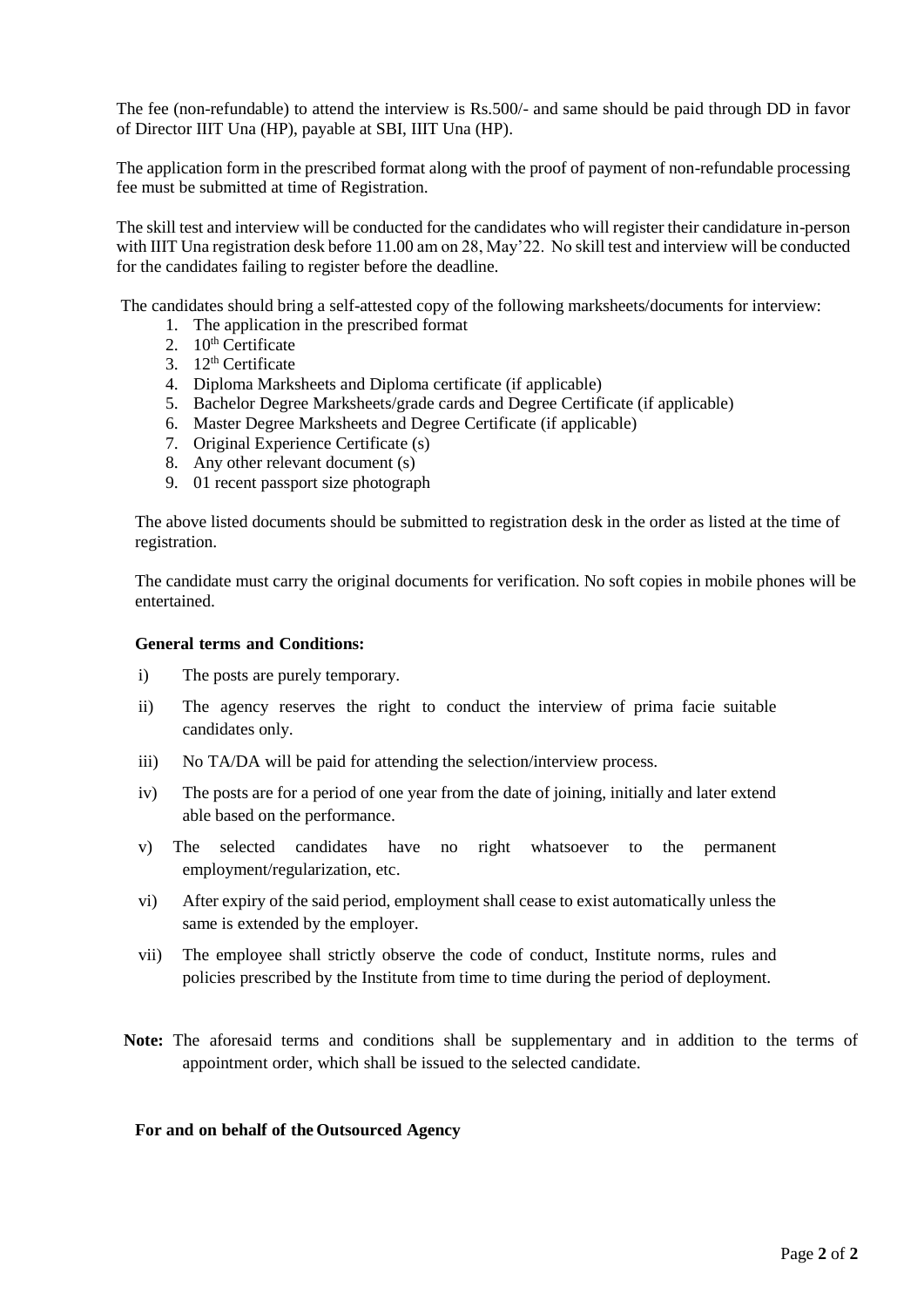

# Indian Institute of Information Technology Una [HP]

An Institute of National Importance under MoE **Saloh, Una (HP) – 177 209**

**Website:** [www.iiitu.ac.in](http://www.iiitu.ac.in/)

**--------------------------------------------------------------------------------------------------------------------------------------**

## **APPLICATION FOR THE POST OF LAB TECHNICIAN (CSE/IT)**

| $\vert$ 1.       |                                     | Name of the candidate                         |                        |         |        |                       |
|------------------|-------------------------------------|-----------------------------------------------|------------------------|---------|--------|-----------------------|
| $\overline{2}$ . | Father's name                       |                                               |                        |         |        | <b>Affix Passport</b> |
| $\overline{3}$ . | Date of Birth/ age as on 28, May'22 |                                               | $\ddot{\phantom{1}}$ : |         |        | Size Photo            |
| 4.               | Gender                              |                                               |                        |         |        |                       |
| 5.               |                                     | Address for correspondence                    |                        |         |        |                       |
| 6.               | <b>Permanent Address</b>            |                                               |                        |         |        |                       |
| 7.               | E-mail Id                           |                                               |                        |         |        |                       |
| 8.               | Mobile number                       |                                               |                        |         |        |                       |
|                  |                                     |                                               |                        |         |        |                       |
| 9.               |                                     | Educational Qualification (10th Std onwards): |                        |         |        |                       |
|                  | Examination/                        | Board/                                        | Subject                | Year of | $%$ of | Division/             |

| Examination/<br>Degree | Board/<br>University | Subject | Year of<br>passing | $%$ of<br>Marks/CGPA | Division/<br>Grade |
|------------------------|----------------------|---------|--------------------|----------------------|--------------------|
|                        |                      |         |                    |                      |                    |
|                        |                      |         |                    |                      |                    |
|                        |                      |         |                    |                      |                    |
|                        |                      |         |                    |                      |                    |
|                        |                      |         |                    |                      |                    |
|                        |                      |         |                    |                      |                    |

| 10 | Experience:  |                                  |          |    |            |       |                         |
|----|--------------|----------------------------------|----------|----|------------|-------|-------------------------|
|    | Organization | Post and Nature<br>of Experience | Duration |    | Experience |       | Permanent /             |
|    |              |                                  | From     | To | Year       | Month | Temporary /<br>Contract |
|    |              |                                  |          |    |            |       |                         |
|    |              |                                  |          |    |            |       |                         |
|    |              |                                  |          |    |            |       |                         |
|    |              |                                  |          |    |            |       |                         |